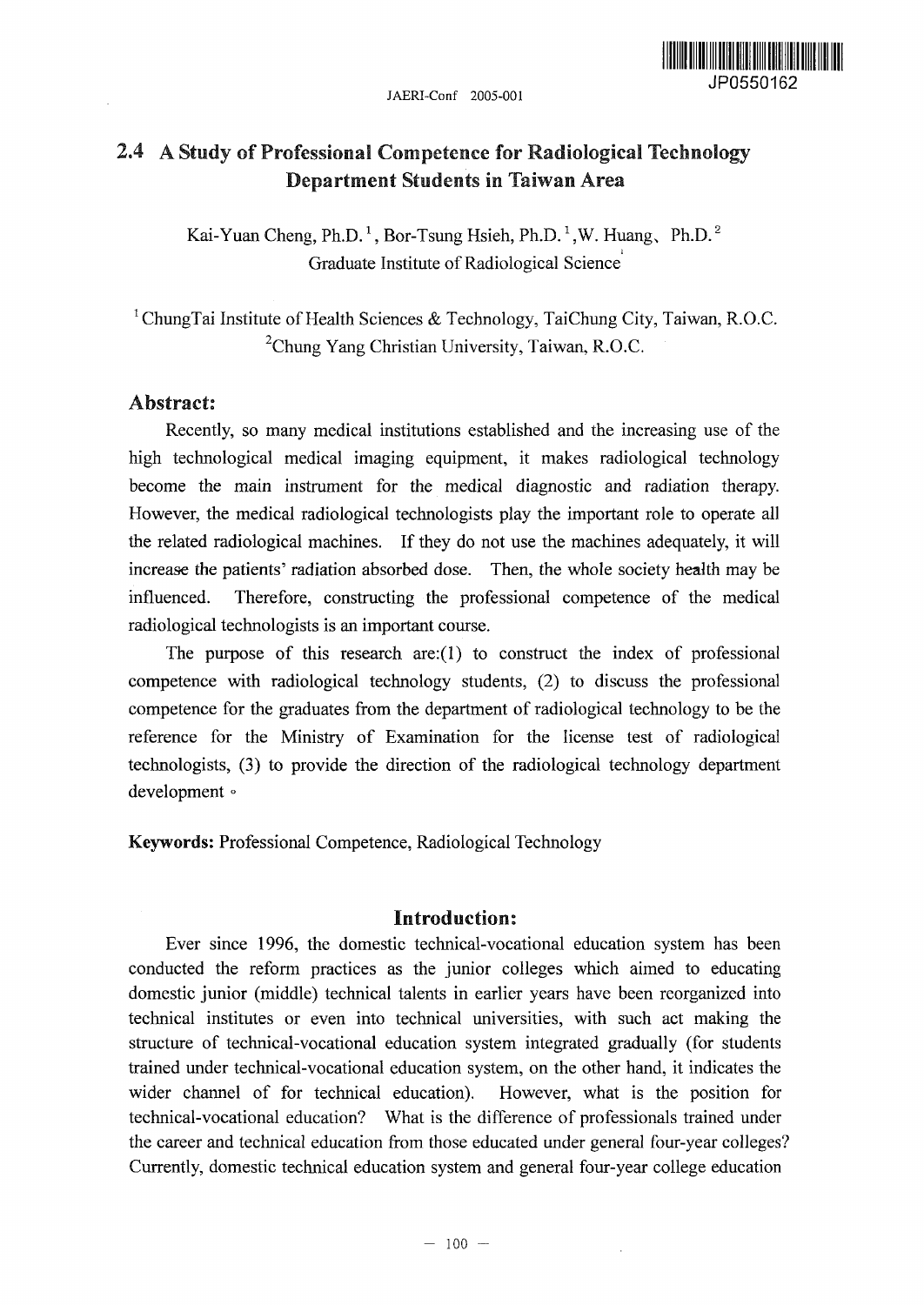### JAERI-Conf 2005-001

have three and six institutes/universities respectively instituted with radiological technology department about which while there is still short of the related research and report featuring educational goal, curriculum planning and issue of position; Yuanpei Institute of Science and Technology (formerly known as Yuanpei Junior College) and ChungTai Institute of Health Sciences and Technology (formerly known as ChungTai Junior College), both under the technical-vocational education system, have instituted the radiological technology program at the five-year program on a basis of the junior college since 1965 to train professional radiological technologists. After both Yuanpei and Chung Tai were reorganized into institute of technology in 1998, the two institutes started to institute the two-year program by offering students graduated from five-year junior college a channel to further their studies and earn bachelor degrees; nevertheless, there still lacks related research and report concerning the educational goal and curriculum design for radiological technology department as well as the issue regarding the position for students graduating from radiological technology department under the technical-vocational education system.

With the change of the society and reform of the educational system, there appears changes for educational goal set by institute of technology as well; technical-vocational education in earlier years aimed to educating students' professional skills required for their future career and guiding them to develop their careers after graduation, and the educational goal for institute of technology and university of technology, however, puts emphasis on offering students holistic education featuring humanistic cultivation and basic academic competency, in hope of further guiding them to pursue an advanced study-oriented academic goal; the issue concerning "If the orientation of educational goal for technical-vocational education, however, would have any effect on the intention by radiological technology education to train students' professional competency?" is still worthy of further discussion.

The professional field of medical radiology covers diagnostic radiology, radiotherapy and nuclear medicine with the entire medical group consisting of radiologist, radiological technologist, nurse, medical physicist, and file personnel, among which radiological technologist who is good at operating radiological instruments or radioactive material to be in great demand; in a retrospection of the development of domestic radiology education, there had no any formal education for this subject from 1951 to 1965 during which radiological personnel were trained under the radiological training class held by National Taiwan University Hospital and Taipei Veterans General Hospital. Not until 1965 and 1966, did Yuanpei Junior College (currently Yuanpei Institute of Science and Technology) and ChungTai Junior College (currently ChungTai Institute of Health Sciences and Technology) start to establish radiological technology department respectively, heralding an era for the formal education of radiological technology in Taiwan, subsequently followed by the radiological technology department by National Yang Ming University, Kaohsiung Medical University, Chang Gung University and Tzuchi Institute with an aim to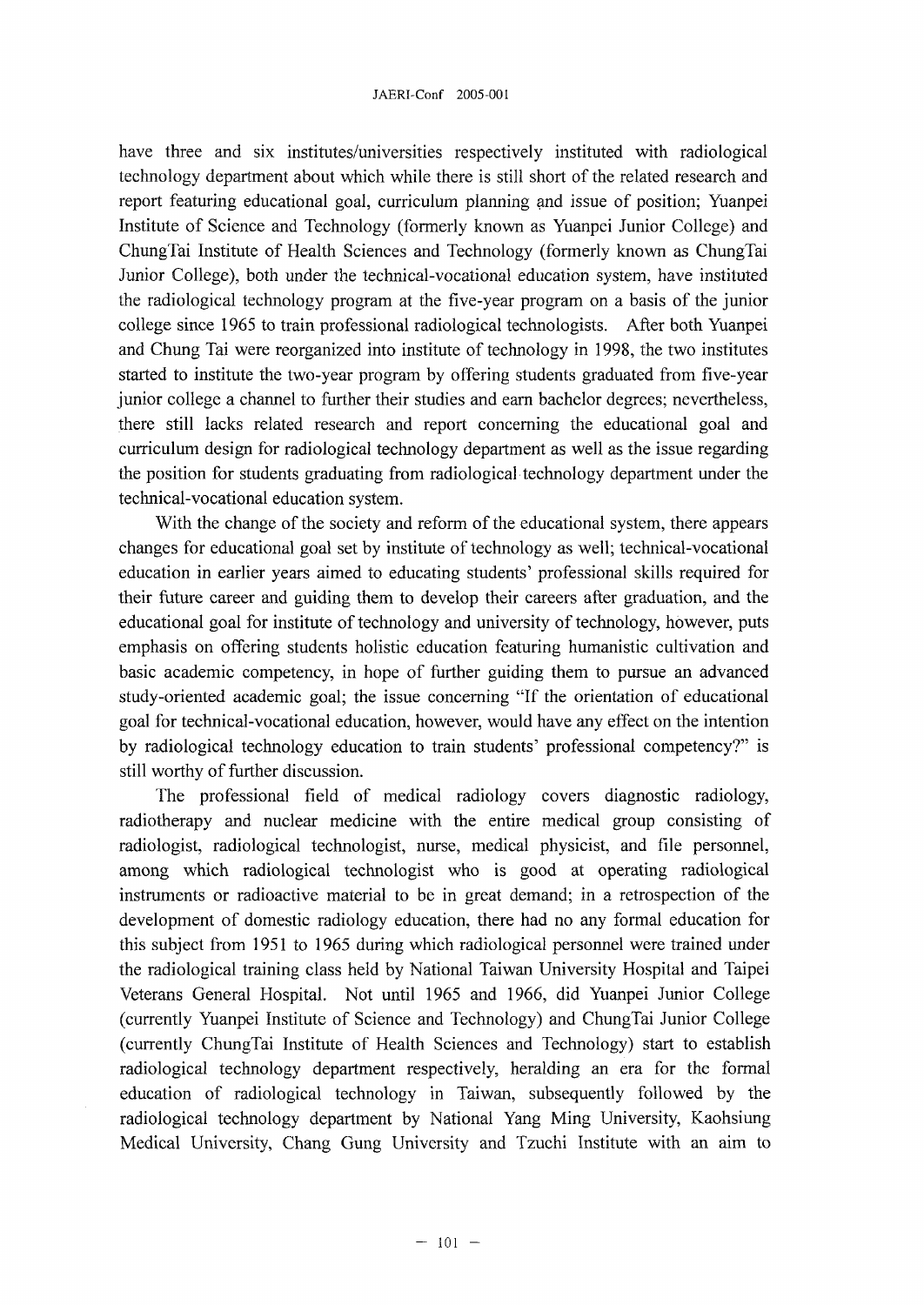educating bachelor-degree radiological technologist, thus helping enhance the whole radiological technology education. Ever since the three junior colleges were reorganized into institute of technology, the urgent issue arising out of a recruitment of students for the radiological technology department in four-year division of the junior college appears as the one that vocational schools (senior industrial and vocational high schools) have not instituted radiological technology program that might impossible to recruit students from the upstream schools directly when conducting the recruitment for four-year division of the junior college. In term of the background of basic medicine for students majoring in nursing and background of electricity for electronics-major students, the three institutes decided to enroll students for radiological technology departments, half from nursing and electronics graduates respectively. Even the practice is still in a probationary stage, planning for the four-year technology program of the three institutes still lacks common consensus. For recent years, many scholars have been delving into general issues concerning radiological technology, with the issues featuring "Survey and Planning for Human Power of Radiological Technologists" (Hsu, Shih-Tsung, 1984), "Survey of Training and Supply for Human Power for Radiological Technology" (Sung, Wen-Chuan et al., 1999), "Analysis of Education, Examination and Employment System for Radiological Technology" (Chen, Fu-Du, 1987), "Development for Medical Science & Pharmacology Education under Technical-Vocational Education System" (Chen, Chao-Yang et al., 2000), "Practice for Students under Cooperative System" (Cheng, Kai-Yuan et al., 2001), and "Advice for Human Power Policy of Medical Radiological Technology" (Chen, Fu-Du, 2001); with regarding to constructing the index of radiological technology students' professional competency, there is still in want of related articles and reports for in-depth discussion.

In sum, if it would be effective to construct and explore into the index of radiological technology students' professional competency, it might guide the planning of development and educational goal for curriculum of radiological technology education correctly.

This research aims to constructing the index of radiological technology students' professional competency, in hope of benefiting to the three institutes in the development of radiological technology department and curriculum design as well as offering reference basis to education training and career planning for domestic radiological technology and national examination for professionals and technologists. This research expects to achieve the following three goals:

- (1) Construct the index of radiological technology students' professional competency.
- (2) Discuss the professional competency those radiological technology students shall be possessed, in hope of offering reference basis for guiding students in their career planning and preparing them in national examinations for professionals and technologists held by Ministry of Examination of Examination Yuan of R.O.C.
- (3) Discuss the professional competency those radiological technology students shall be possessed, so as to offer reference bases covering direction of development,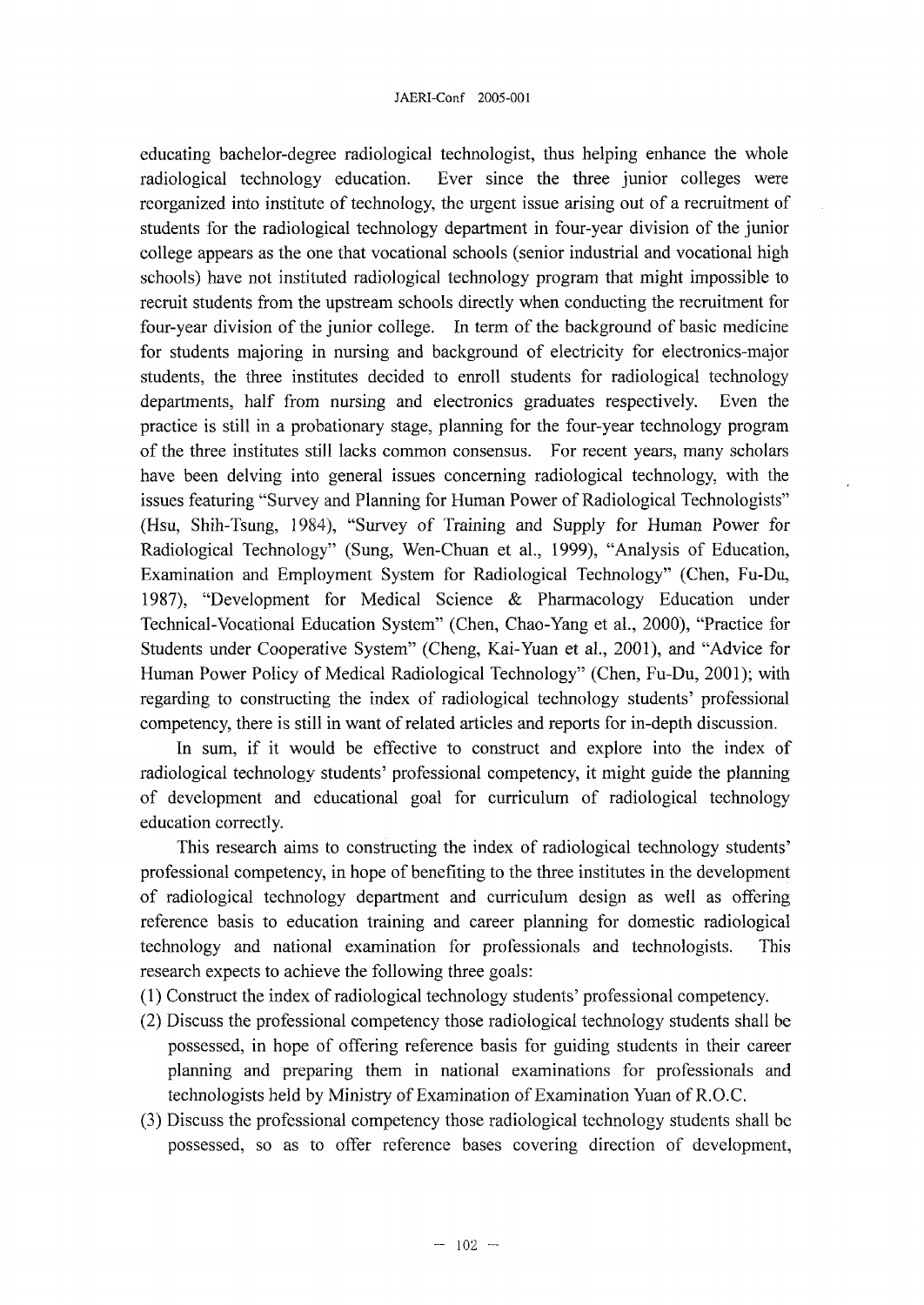curriculum planning, employment of teachers with professionalism for radiological technology department and purchase of teaching facilities, etc., in hope of offering reference to the radiological technology departments for the curriculum amendment in the future with the analysis and suggestion of results for the integral research.

## Methods:

A series of questionnaires for this research are conducted by employing Delphi Method which adopts methods pooling experiences, opinions and suggestions from experts and scholars, followed by an analysis of all information and data to produce useful results which are served as reference for principles of policy. Delphi Method features an anonymous-correspondence questionnaire that collects, analyze and induce experts and scholars' opinion followed by making one questionnaire, with repeated process in collecting and analyzing all information to achieve the unanimous conclusion. This method works ideally to avoid some factors, such as time schedule and selection of venue, for participants when they must conduct the face-to-face communication and discussion to achieve a unanimous agreement during the traditional policy-making course; help prevent experts from being intervened when filling in questionnaire separately; enhance experts and scholars' sense of participation.

This research takes questionnaire as a major method with its design in conducting survey on 44 subjects including full-time professors of radiological technology from six universities/institutes and radiological technology experts at some hospitals in Taiwan. In open-ended questions, the first questionnaire, "The First Questionnaire in Delphi Method for Index of Radiological Technology Students' Professional Competency" provides experts and scholars with specious room for thinking. A majority of 44 questionnaires were returned as expected, and, eventually, a total of 34 were collected after numerous follow-ups through telephone that makes a response rate of 77.3%. According to interviewees' opinions collected from the returned questionnaires, index of radiological technology students' professional competency can be classified into three categories: (1) Basic competency, (2) professional competency, (3) humanistic cultivation. Moreover, 69 indexes of professional competency are sorted out to be edited into the second questionnaire, "The Second Questionnaire in Delphi Method for Index of Radiological Technology Students' Professional Competency" which was then mailed to the 34 experts and scholars who returned the first questionnaire; eventually, a total of 30 questionnaires for the second one are returned, making a response rate of 88%, with the experts and scholars' opinions from those 30 questionnaires conducted the preliminary statistical analysis with the SPSS that extends the original 69 indexes of professional competency to 76 ones which are then edited into the third questionnaire, "The Third Questionnaire in Delphi Method for Index of Radiological Technology Students' Professional Competency". Opinions from the second questionnaire and important quantified analysis data are enclosed to the third questionnaire, offered to those experts and scholars who have participated in the third questionnaire to make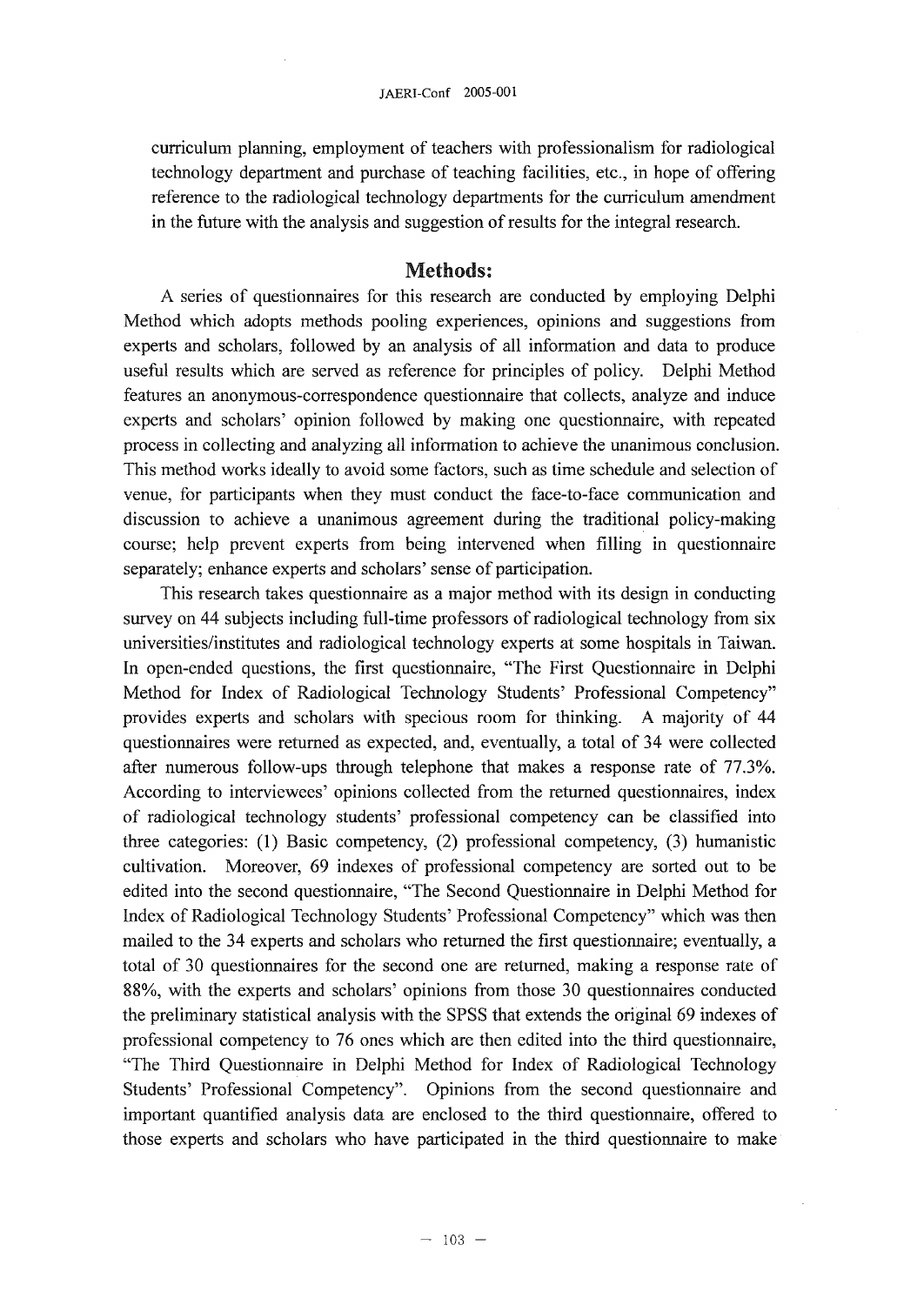#### JAERI-Conf 2005-001

them decide if they need to adjust each item, from which consensus index of radiological technology students' professional competency is constructed after a series of integrated collection, arrangement and analysis; finally, a total of 29 questionnaires are collected (achieving a response rate of 96.7%), achieving the whole Delphi Method.

# Results and Discussion:

Members of this research then conducted SPSS statistical analysis on quantified items ticked by experts and scholars from those 29 returned questionnaires. Among those 29 interviewees, three with seniority up to five years, five with seniority from  $6\sim$ 10 years, and 21 with a minimum of 10 years of seniority; on the aspect of educational background, two with diplomas conferred by junior colleges, twelve with bachelor degrees, and fifteen with master or doctoral degrees; in terms of occupation, twelve of them are doctors, five are professors, and three are medical physicists in hospitals, and nine are radiological technologists.

Among the twenty four indexes of professional competency listed by Category One Basic Competency in this research, a minimum of 58% (17/29) interviewees think that English, anatomy and cross-sectional anatomy are very important; among the forty seven indexes of professional competency listed by Category Two Basic Competency in this research, a minimum of 52% (15/29) interviewees think that radiation physics, radiation safety, X-ray principle and technology, computed tomography principle and technology, magnetic resonance imaging principle and technology, ultrasound principle and technology, radiological equipment, Anger camera principle and technology, SPECT principle and technology, PET principle and technology, nuclear medicine equipment, external beam radiation therapy principle and technology, brachytherapy principle and technology, treatment planning, radiotherapy equipment, medical image processing principle and technology, quality assurance theory of radiological equipment, quality assurance theory of nuclear medicine equipment, and quality assurance theory of radiotherapy equipment are very important indexes of professional competency for radiological technology students; besides, 52% (15/29) among these interviewees think that psychology is one very important index of competency in the five indexes of professional competency listed by Category Three Humanistic Cultivation in this research.

Results of analysis given above indicate that in addition to complete clinical training, professional knowledge and technology, English and psychology are inevitable for one excellent radiological technology student. As most of radiological technology students would serve in radiology-related departments in hospital in the future, radiological technologists shall be enterprising enough to absorb all kinds of new medical knowledge from a variety of newspapers and periodicals that English competency is required, in addition to the above professional skills; as radiological technologists have great opportunity of facing patients directly during their service in hospitals, the need for them to establish good interpersonality with patients and takes